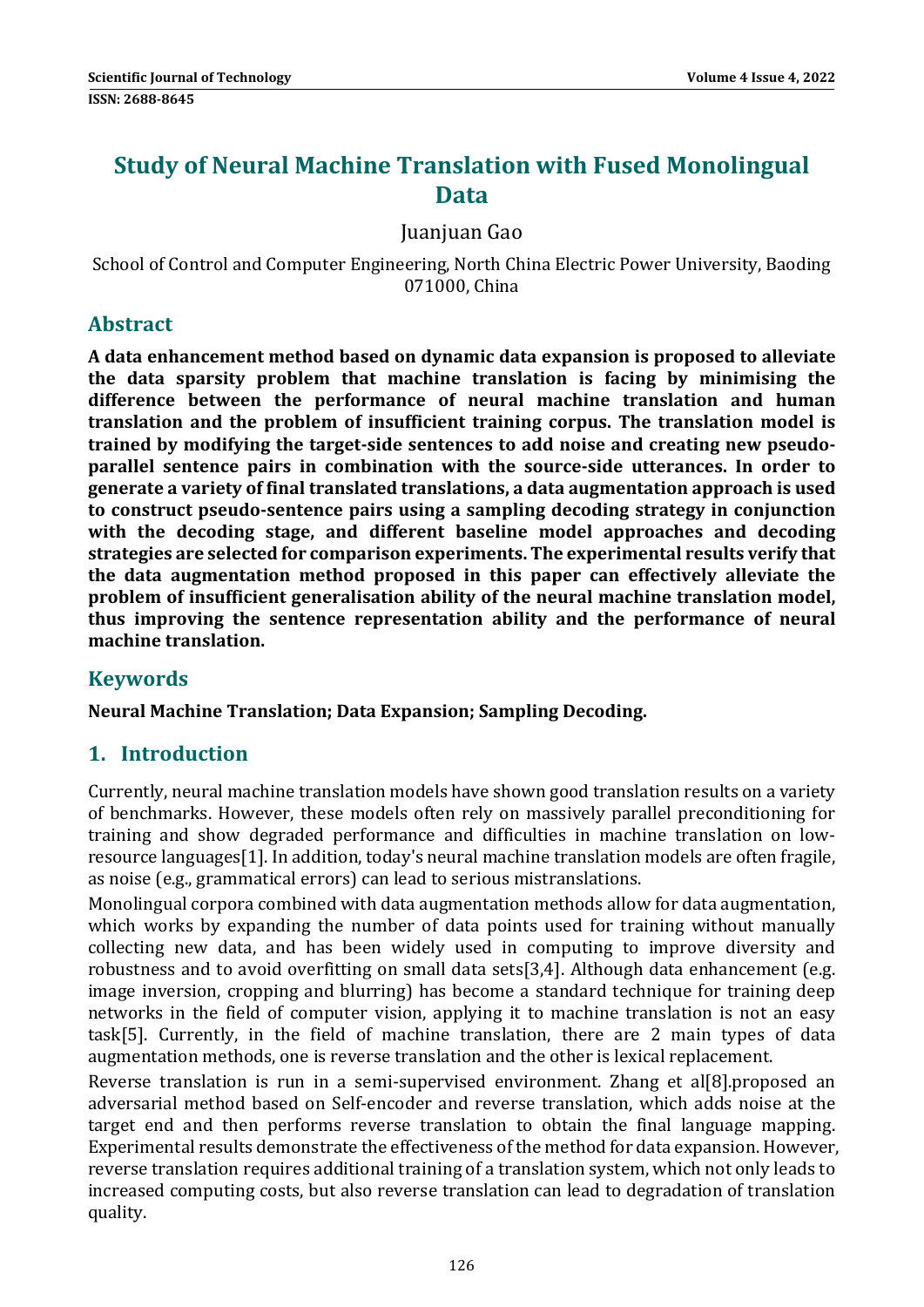In order to solve the problem of insufficient generalization ability of neural machine translation caused by data sparsity, this study adopts a new method, i.e. adding certain noise to the target end of the original parallel corpus, by modifying and replacing the data at the target end according to certain strategies, and at the same time using the principle of noise-reducing Selfencoder, constraining the encoder to restore the sentence at the target end before adding noise, in order to achieve the effect of data expansion, and thus The target language model's ability to express sentences is improved. In addition, in order to make the generated translations sufficiently diverse, we use the sampling decoding strategy to generate the final translations of the model in the decoding stage, and compare them with other baseline models, and demonstrate through experiments that the translations generated by the sampling decoding strategy are diverse, thus improving the generalization ability of the model.

# **2. Related Work**

## **2.1. Neural Machine Translation**

End-to-end neural machine translation (NMT) has been a hot topic of research in the community, and it has achieved rapid development until now. Neural machine translation has surpassed phrasal statistical machine translation in multiple language pairs [9], and it has shown great potential to become the frontier of research on machine translation under the condition of large-scale corpus and computing power [11].



**Figure 1.** Transformer model structure diagram

Neural machine translation based on encoder-decoder architecture is a general model [12] and is not entirely specific to the machine translation task itself. Therefore, neural machine translation also faces problems such as limited translation sentence length, difficulty in fully utilizing the fused large-scale monolingual corpus, over-translation and under-translation. To address these problems, improving the attention mechanism is a major breakthrough in neural machine translation [13,14]. Compared with statistical machine translation, neural machine translation can handle complex structures and short sentences more effectively, but it still has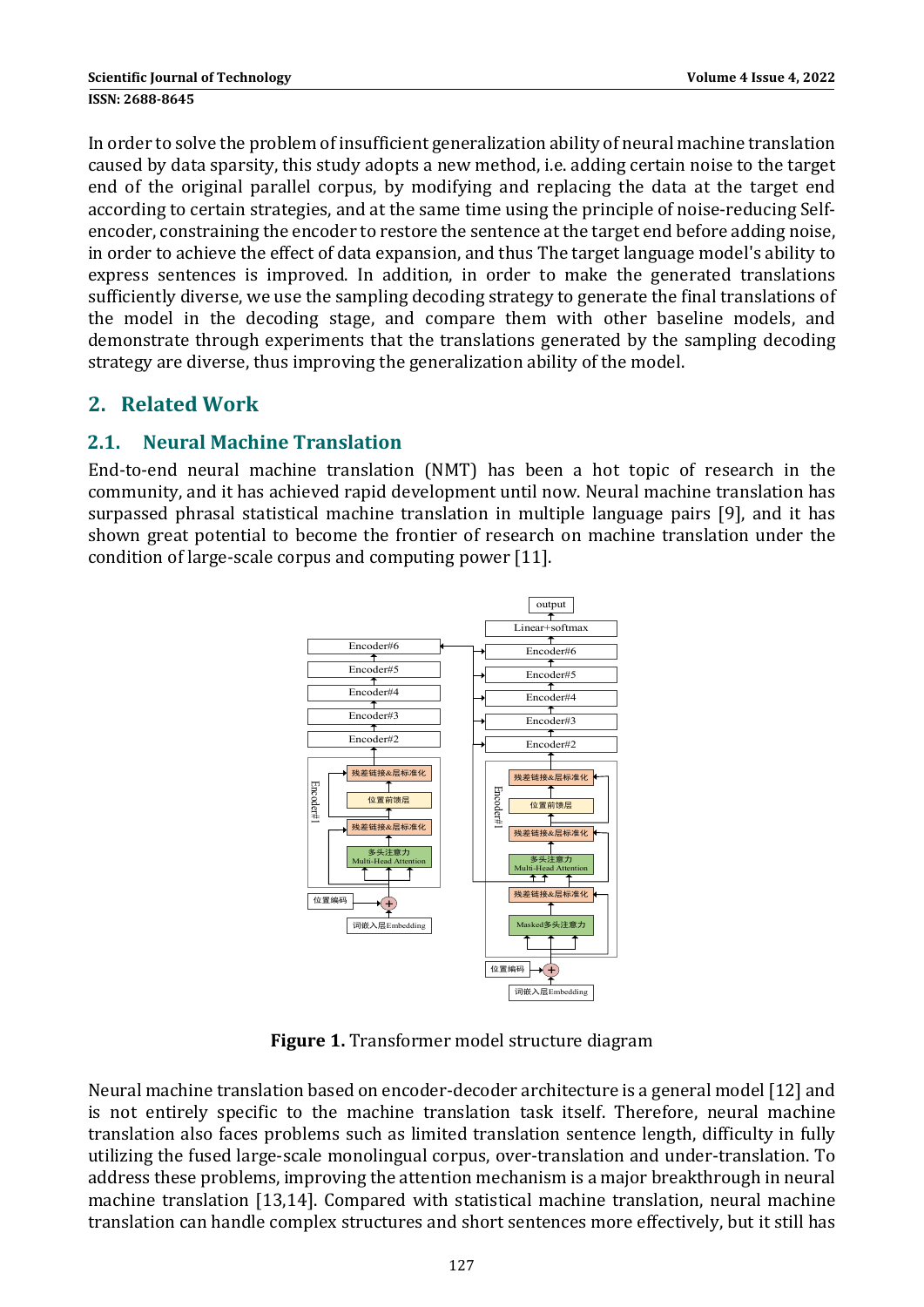some problems and challenges in terms of translation fidelity and translation quality of long sentences. Based on this, as shown in Figure 1, this paper investigates an attention-based machine translation model, which uses the Transformer structure for neural machine translation tasks. The training goal is to maximize the likelihood of the model parameters over a parallel corpus S (|S| denotes the number of sentences in the parallel corpus).

#### **2.2. Noise Reduction Self‐encoder Model**

Noise-reducing Self-encoders are an improvement on Self-encoders. Unlike Self-encoders where the weights obtained after training are chaotic and noisy, noise-reducing Self-encoders can learn features from the original data with noise, thus allowing them to show better robustness and expressiveness in data extraction.

A typical noise-reducing Self-encoder training process is shown in Figure 2, given a source-side sequence  $x = (x_1, x_2, ..., x_n)$ , The source sequence is first noisified by introducing noise f(x) to obtain a sequence with noise  $x' = (x'_1, x'_2, ..., x'_n)$ , The model is remapped back to x from  $x'$  with noise by minimizing the loss function, where the loss function is:

$$
Loss(x | x') = -log P_{dec}(x | f(x')) \tag{1}
$$

where,  $f(x')$  denotes the output of the sequence  $x'$  with noise after input to the encoder,  $P_{dec}(x | f(x'))$  denotes the noise addition probability of the model.



**Figure 2.** Noise-cancelling Self-encoder construction diagram

### **3. Model Structure**

Similar to noise reduction self-coding, given a target-end sequence  $y = (y_1, y_2, ..., y_m)$ , this study first adds noise-ification to the target input sentences, and for each input target-end sequence, 15% of the words are randomly selected for overwriting to obtain the sequence with noise  $y' = (y_1', y_2',..., y_m')$  , In particular, this study uses three types of noise strategies to obtain the target end sequences: 1) replacing selected words with 10% probability; 2) covering selected words with [MASK] with 80% probability; 3) keeping words unchanged with 10% probability. DA (dynamic expansion of data) is like methods such as  $[15]$  in the literature. The framework diagram is shown in Figure 3, where the method improves the ability of the target language model to represent the sentence by randomly noise-ifying the sentence according to some strategy each time when loading the target-side sentence. By randomly selecting some words in the target-side sentences and adding noise to them, the encoder predicts the covered words, thus enhancing the data training effect of NMT. The original sentence is restored by constraining the encoder to improve the ability of the model to represent the sentence. First construct the target sequence with noise  $y = \left\{y_i\right\}_{i=1}^n$ , The same training strategy as in [11], followed by random overwriting of the words in each sequence to obtain the target sequence with noise  $y' = \left\{ y_i' \right\}_{i=1}^n$  $y^{'}\!=\!\left\{y^{'}_i\right\}_{i=1}^n$ , afterwards, the decoder combines the output of the encoder  $\mathbf{y}^{\prime}$  reduced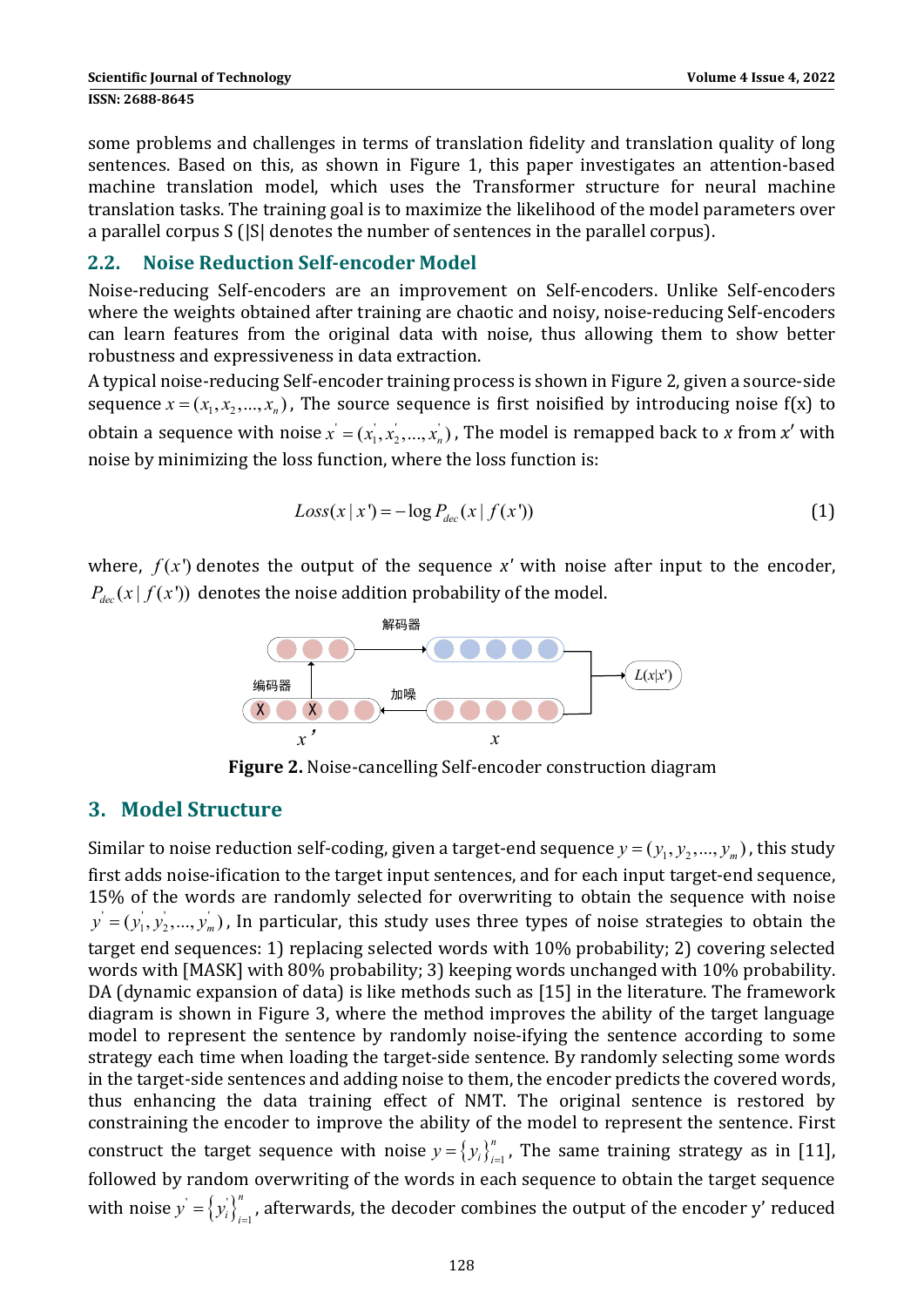to y. The process of recombining the target sequence obtained by the decoder can be thought of as maximizing the conditional probability  $p(y|h, y; \theta^{dec})$ .

$$
P(y | h, y'; \theta_{dec}) = \prod_{i=1}^{m} P(y_i | h, y' < i; \theta_{dec})
$$
 (2)

The decoder generates the target words one by one from left to right, resulting in a complete translation y, the model is used in each pseudo-parallel sentence  $pair(x,y')$ , the defined loss function is.

$$
Loss(\theta_{mt}) = \sum_{i=1}^{m} -\log P(y_i \mid x, y' < i; \theta_{mt}) \tag{3}
$$



**Figure** 3. Neural machine translation based on data expansion

### **4. Experiment and Analysis**

Experiments were conducted on the WMT14 English-German dataset, with the baseline model based on two network architectures, RNNSearch, Transformer, and the comparison methods base (no data augmentation), Edunov (reverse translation method  $+$  beam), and our method (dynamic noise addition at the target end  $+$  sampling decoding strategy), with each model method The experimental results on different datasets are shown in Table 1.

| . .<br>Network Architecture | model method | Tst2013 | Tst2014 | $\cdot$ $\cdot$ $\cdot$<br>average value |
|-----------------------------|--------------|---------|---------|------------------------------------------|
| RNNSearch                   | base         | 20.72   | 22.90   | 21.81                                    |
|                             | DA+beam      | 22.59   | 23.13   | 22.86                                    |
|                             | Our method   | 23.14   | 24.32   | 23.73                                    |
| Transformer                 | Base         | 26.52   | 27.22   | 26.87                                    |
|                             | DA+beam      | 26.98   | 27.84   | 27.41                                    |
|                             | Our method   | 27.44   | 28.36   | 27.90                                    |

**Table 1.** English-German translation experimental results BLEU values (%)

Comparing the results of the base, DA+beam, and our method data enhancement methods on the English-German translation dataset, it can be seen that the pseudo-parallel sentence pairs generated using the target-side dynamic data expansion method combined with the sampling decoding data expansion method proposed in this study achieved, on the RNNSearch model and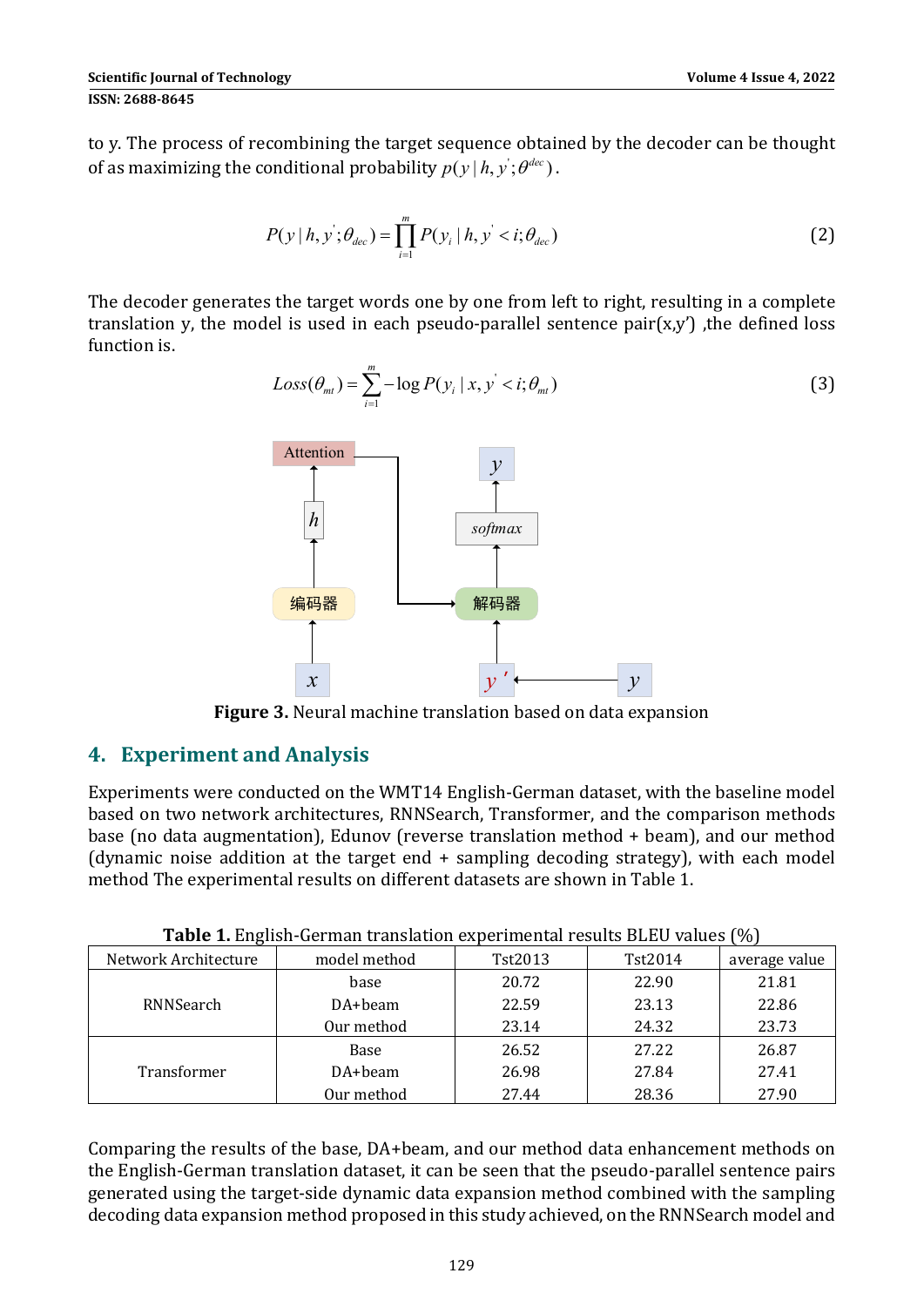the transformer model, respectively BLEU evaluation metrics of 23.73 and 27.90, respectively, outperforming those without any data augmentation method (base). Based on using data augmentation, we find that the data augmentation method using the sampling decoding strategy algorithm improves the BLEU by an average of  $+0.87$  and  $+0.49$  BLEU points over different backbone networks than the data augmentation method using the beam search algorithm, respectively.

### **5. Summary**

The focus of this paper is to address the data sparsity problem faced by neural machine translation by using a data expansion approach to enhance the generalization ability of the model and its resistance to noise. Also, in order to improve the diversity of the final translation generated, a sampling decoding strategy is used in decoding, allowing it to generate more and more realistic translations at the sentence level. The experimental results show that the data expansion combined with sampling decoding can effectively improve the robustness of the neural machine translation model on the English-German dataset of WMT14, and has a good effect in improving the performance of machine translation. In addition, the data expansion method proposed in this study has a certain impact on the semantic information of the sentences in the lexical replacement and modification, and it can be considered in the future to add syntactic information while expanding the utterances to ensure the integrity of the sentences. 

## **References**

- [1] Lin Qian, Liu Qing, Su Jin-song, et al. Focuses and frontiers tendency in neural machine translation research[J]. Journal of Chinese Information Processing, 2019,33 (11):1-14. (in Chinese).
- [2] Wang Kun, Yin Ming-ming, Yu Hong-fei, et al. The study on low-resource Uygur-Chinese neural machine translation [J].Journal of Jiangxi Normal University ( Natural Science), 2019,43(6):638-642. (in Chinese).
- [3] Du Dong-yang, Lu Li-jun, Fu Rui-yang ,et al. Palm vein recognition based on end-to-end convolutional neural network[J]. Journal of Southern Medical University, 2019, 39 (2):207-214.(in Chinese).
- [4] Asaoka R, Tanito M , Shibata N , et al. Validation of a deep learning model to screen for glaucoma using images from different fundus cameras and data augmentation  $[$ ]. Ophthalmology Glaucoma, 2019, 2( 4):224‐231.
- [5] Tustison N J, Avants B B, Lin Z, et al. Convolutional neural networks with template-based data augmentation for functional lung image quantification [J]. Academic Radiology,  $2019,26(3):412-423$ .
- [6] Huang Guo, Xu Li, Chen Qing-li, et al. Research on non-local multi-scale fractional differential image enhancement algorithm [J]. Journal of Electronics and Information Technology,  $2019,41$  ( $12$ ) : 2972-2979.(in Chinese).
- [7] Ting Chen, Simon Kornblith, Mohammad Norouzi, and Geoffrey Hinton.2020.A simple framework for contrastive learning of visual representations. arXiv preprint arXiv:2002.05709.
- [8] Zhang Y, Li Y, Zhu Y, et al. Wasserstein GAN based on autoencoder with back-translation for crosslingual embedding mappings[J]. Pattern Recognition Letters,2019,129:311-316.
- [9] Bentivogli L, Bisazza A, Cettolo M, et al. Neural versus phrase based machine translation quality// Proceedings of the 2016 Conference on Empirical Methods in Natural Language Processing (EMNLP 2016). Austin, USA, 2016: 257-267.
- [10] Y. Nishimura, K. Sudoh, G. Neubig and S. Nakamura, "Multi-Source Neural Machine Translation with Missing Data," in IEEE/ACM Transactions on Audio, Speech, and Language Processing, vol. 28, pp. 569 -580, 2020, doi: 10.1109/TASLP.2019.2959224.